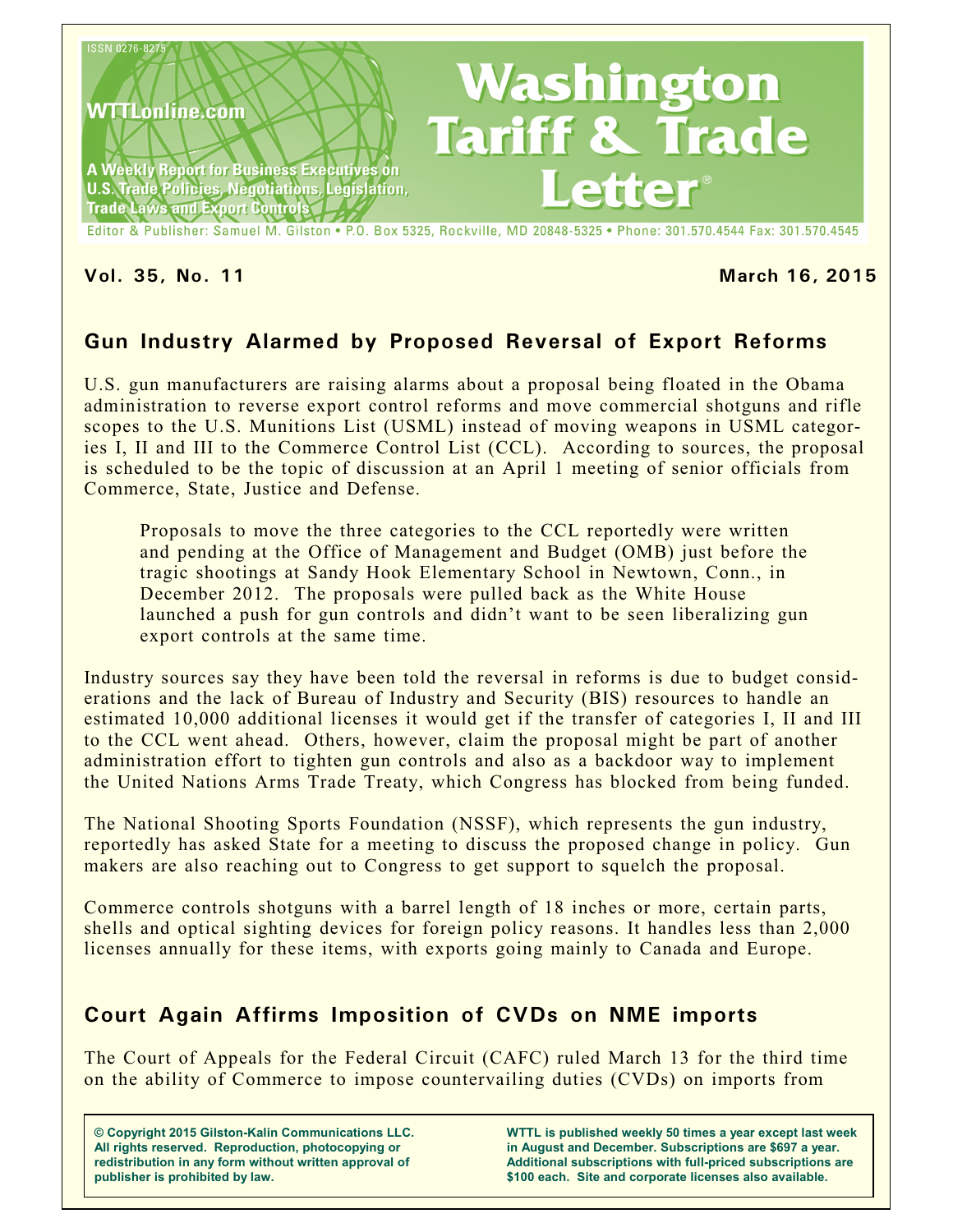nonmarket economies (NMEs). In *GPX International Tire v. U.S.* (GPX III), the CAFC affirmed a Court of International Trade (CIT) ruling that the remedy did not violate the due process or *ex post facto* provisions of the U.S. Constitution. The CAFC decision cited congressional action that had overturned its earlier ruling in *GPX I* that said Commerce could not apply CVDs to these imports (see **WTTL**, March 24, 2014, page 1).

The latest ruling addresses a case dating back to July 2008 when Commerce issued its final CVD decision on pneumatic off-the-road tires from China. "The burden is on GPX to establish that Congress lacked a rational basis for the retroactive application of the new law," wrote Appellate Judge Timothy Dyk for the three-judge panel.

Dky argued that "this is not a wholly new" law. "The new law resolved uncertainty in the law with respect to whether countervailing duties applied to NME countries. Congress did not retroactively change the language of an otherwise clear statute," he wrote.

While the period of retroactivity in this case is substantial, he noted, "it is shorter than that in other cases where the Supreme Court has rejected due process challenges." The change in the coverage of the CVD rules applied to imports dating from enactment of the new law in March 2012 to imports starting November 2006. "GPX clearly had notice that Commerce would apply countervailing duties to NMEs prior to the imports in this case," Dyk stated. "GPX had notice of the possible change as early as November 20, 2006, when Commerce first indicated that it was considering applying countervailing duties to imports from China," he added.

"The new law is directed to the remedial administration of trade duties, as opposed to raising government revenue. Trade statutes, such as the new law, are designed to be remedial and to preserve American industry," Dyk declared. "Under these circumstances, we cannot say that the new law does not rationally relate to the government's interest in retroactively remedying the damage from unfair foreign trade practices. The new law violates neither the *Ex Post Facto* Clause nor the Due Process Clause," he concluded.

## **Fast-Track Fight Intensifies as Legislation Nears**

Although a bill to renew the president's fast-track trade promotion authority (TPA) isn't expected before April or later, supporters and opponents of the legislation are intensifying their fight, often resorting to shrill, disingenuous arguments. The desperation exhibited by both sides is fueled by uncertainty over the chances for the legislation in Congress and the inability of Senate Finance Committee Chairman Orrin Hatch (R-Utah) and Ranking Member Ron Wyden (D-Ore.) to agree on a compromise bill.

The AFL-CIO, which has made defeat of TPA a top priority, said March 11 that it was freezing all political contributions "to conserve resources for the historic legislative battle around fast track...and the debate over the Trans-Pacific Partnership (TPP)." In addition to using their money to keep Democrats in line against TPA, unions are also threatening to support opponents to incumbents who support TPA, including Wyden, in primaries.

One of the main battlegrounds in the fight is over the inclusion of investor-state disputesettlement (ISDS) provisions in any deal. Sen. Elizabeth Warren (D-Mass.) has become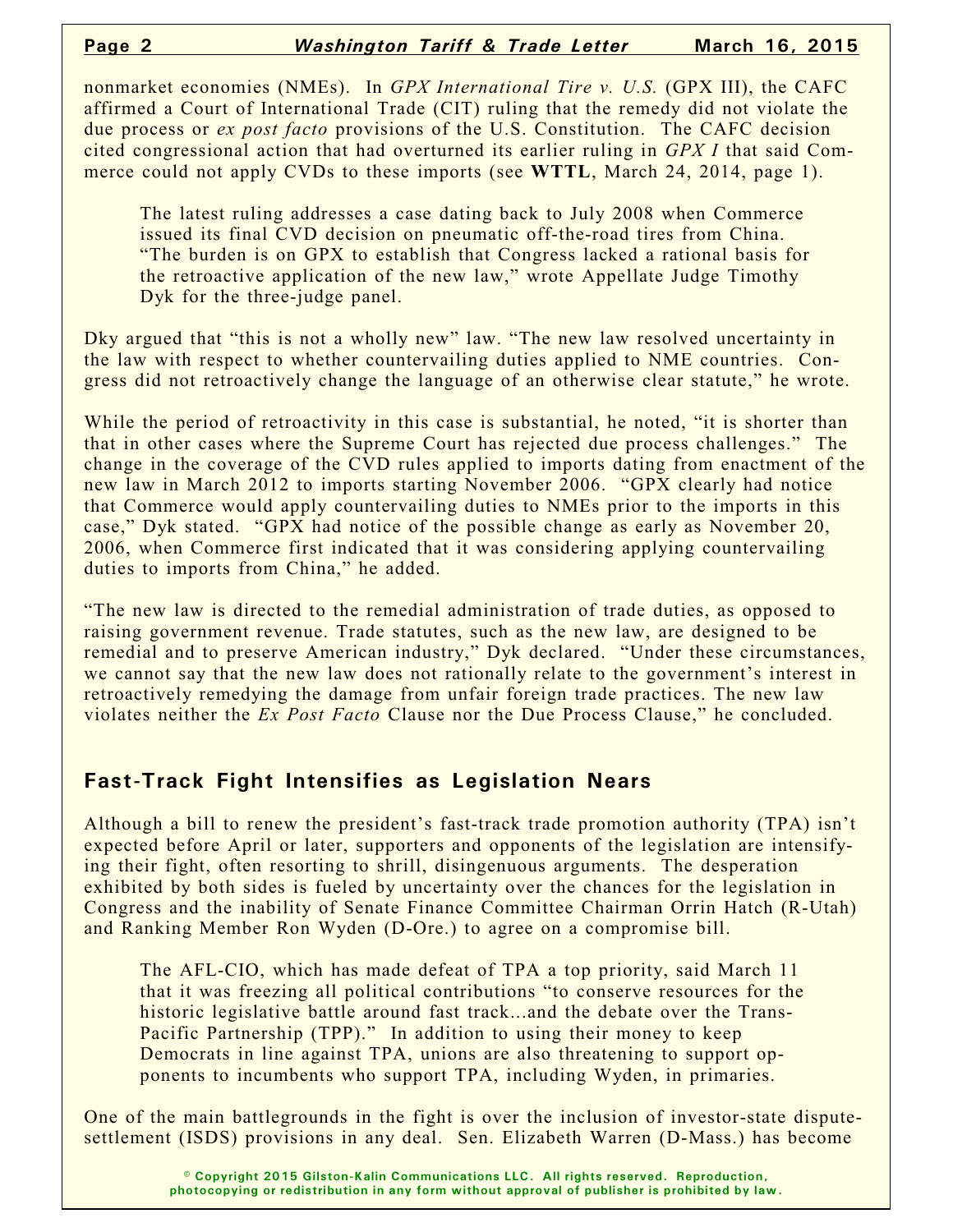the leading lawmaker against ISDS, penning an op-ed in the Washington Post Feb. 25 and holding a conference call with reporters March 11. Her position received support in a letter that more than 100 law professors wrote to members of Congress and U.S. Trade Representative (USTR) Michael Froman. "In recent years, corporations have challenged environmental, health, and safety regulations, including decisions on plain packaging rules for cigarettes, toxics bans, natural resource policies, health and safety measures, and denials of permits for toxic waste dumps," the letter said.

"ISDS threatens domestic sovereignty by empowering foreign corporations to bypass domestic court systems and privately enforce terms of a trade agreement. It weakens the rule of law by removing the procedural protections of the justice system and using an unaccountable, unreviewable system of adjudication," it argued.

Warren's arguments against ISDS were challenged in a blog posted by Gary Hufbauer, a trade economist with the Peterson Institute for International Economics. "To be blunt, Senator Warren has no facts to support her accusations. Instead, her op-ed, which ran 1,000 words, resorted to hypothetical scenarios that had no basis in 50 years of ISDS history and that ignored conflicting evidence," Hufbauer wrote. ISDS provisions "have been deemed necessary in agreements going back at least to a Germany-Pakistan accord in 1959, and they have successfully protected U.S. investments overseas in many countries," he asserted.

The business community has also stepped up its fight for the inclusion of 12 years of data protection for biological research in TPP. At the same time, consumer groups and organizations such as Doctors Without Borders are taking an opposite stand against longer patent protection for the data.

"Without the protection of the innovator's data for a sufficient period to continue venture capital to be invested, the concern is that the investments will not be made and new biologics will not be created," argued former Deputy USTR Alan Wolff in a paper issued by the National Foreign Trade Council (NFTC). On a conference call with reporters March 9 with other industry representatives, Wolff said industry needs 12 years of data protection to encourage investment. This claim comes as newspapers carry daily reports of pharmaceutical companies spending billions of dollars to acquire startup biopharmaceutical companies, apparently disregarding the potential competition from Vietnam, Brunei and Mexico.

On the other side of the debate, Judit Rius Sanjuan, legal policy adviser with Doctors Without Borders, warned that TPP if passed "will go down in history as the most harmful trade agreement for access to medicines ever." She called data protection "one of the most outrageous provisions" the U.S. is pursuing and "an unprecedented specially extended period of monopoly protection for medical products."

The public relations battle also is seen in the creation of a new coalition that calls itself Progressive Coalition for American Jobs and supports TPA. The launch of the group drew a heated reaction from the Communications Workers of America (CWA), which along with the AFL-CIO has been leading the fight against the trade legislation. In a statement, CWA Spokesperson Candice Johnson called the new coalition "insulting" and a "fake." She said none of the key progressive organizations, including unions, environmental or consumer groups, were part of it.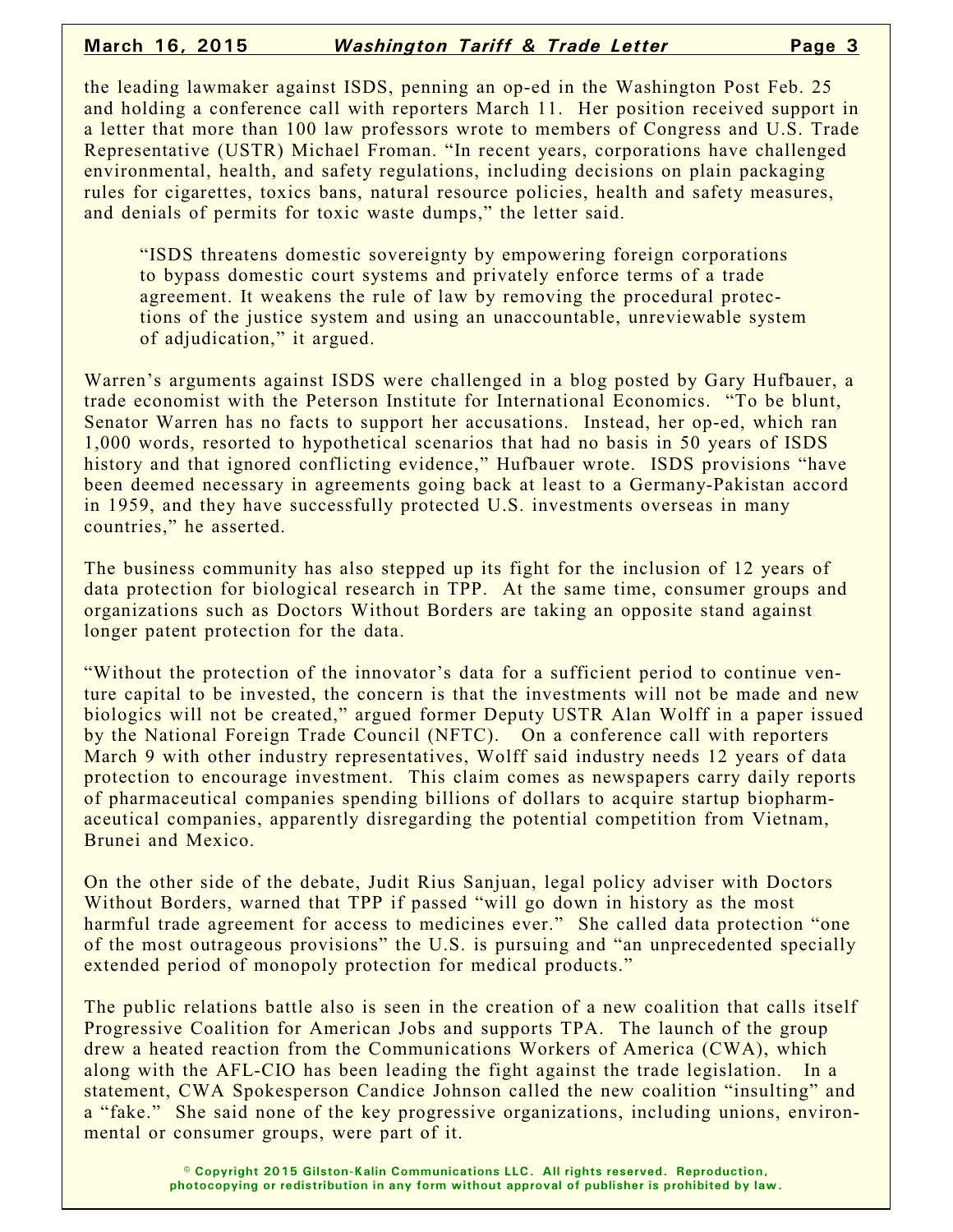## **Transfer of Night-Vision Items Moves One Step Closer**

Export agencies have come to a rough agreement on how to transition items in USML Category XII (night-vision devices and sensors) to the CCL. Parallel proposals on the transfers from BIS and State are under review at OMB and will be published in the "next some weeks," BIS Deputy Assistant Secretary Matt Borman told the agency's Materials Processing Equipment Technical Advisory Committee (MPETAC) March 10.

BIS Assistant Secretary Kevin Wolf said the interagency agreement is "at least good enough for something to go out for comments." Category XII "has been a hard one intellectually," Wolf told the BIS Emerging Technology Research Advisory Committee (ETRAC) March 12.

Behind the continuing three-year interagency disagreement has been the position of military branches and the Army Night Vision Lab, which want to restrict the export of night-vision products that give American warfighters the advantage in nighttime warfare. The U.S. military claims it "owns the night" and wants to keep it that way. Another of the more difficult transfers, USML Category XIV (toxins and biological organisms), is "a little further behind" and still in interagency review, Borman said. BIS Under Secretary Eric Hirschhorn told the BIS Export Control Forum in February the agencies hoped to publish a proposal on this category "this spring," along with "minimal changes" to Category XVIII (directed energy weapons).

## **U.S. Follows EU Lead with More Ukraine, Russian Sanctions**

The U.S. made good on threats to increase sanctions on Ukrainian and Russian individuals and entities March 11 for their aid to separatist operations in Ukraine and Russia's annexation of Crimea. Treasury's announcement follows similar moves by the European Union (EU) and Canada and targets eight Ukrainian separatists, one pro-separatist Russian entity and its leaders plus one Russian bank and three former officials of ex-Ukraine President Viktor Yanukovych's government (see **WTTL**, Feb. 23, page 3).

"From the start of this crisis, we have demonstrated that we will impose costs on those who violate the sovereignty and territorial integrity of Ukraine," said Acting Under Secretary for Terrorism and Financial Intelligence Adam Szubin in a statement. "If Russia continues to support destabilizing activity in Ukraine and violate the Minsk agreements and implementation plan, the already substantial costs it faces will continue to rise," he added.

All the individuals and entities designated were blocked and had their property and interests in property within U.S. jurisdiction frozen. Treasury added to the Specially Designated Nationals (SDN) and blocked the assets of Russian National Commercial Bank (RNCB). "RNCB had no presence in the Crimea region of Ukraine prior to its occupation and attempted annexation by Russia and Russian authorities have used the bank to facilitate its illegal efforts to incorporate Crimea into the Russian Federation," it said. Also added to the SDN list were: Roman Lyagin, chairman of the Central Election Commission and minister of social and labor policy of the Donetsk People's Republic (DPR); Yuriy Ivakin, a leader of the Luhansk People's Republic (LPR); Aleksandr Karaman, DPR minister for social and labor policy and other posts; and Oleksandr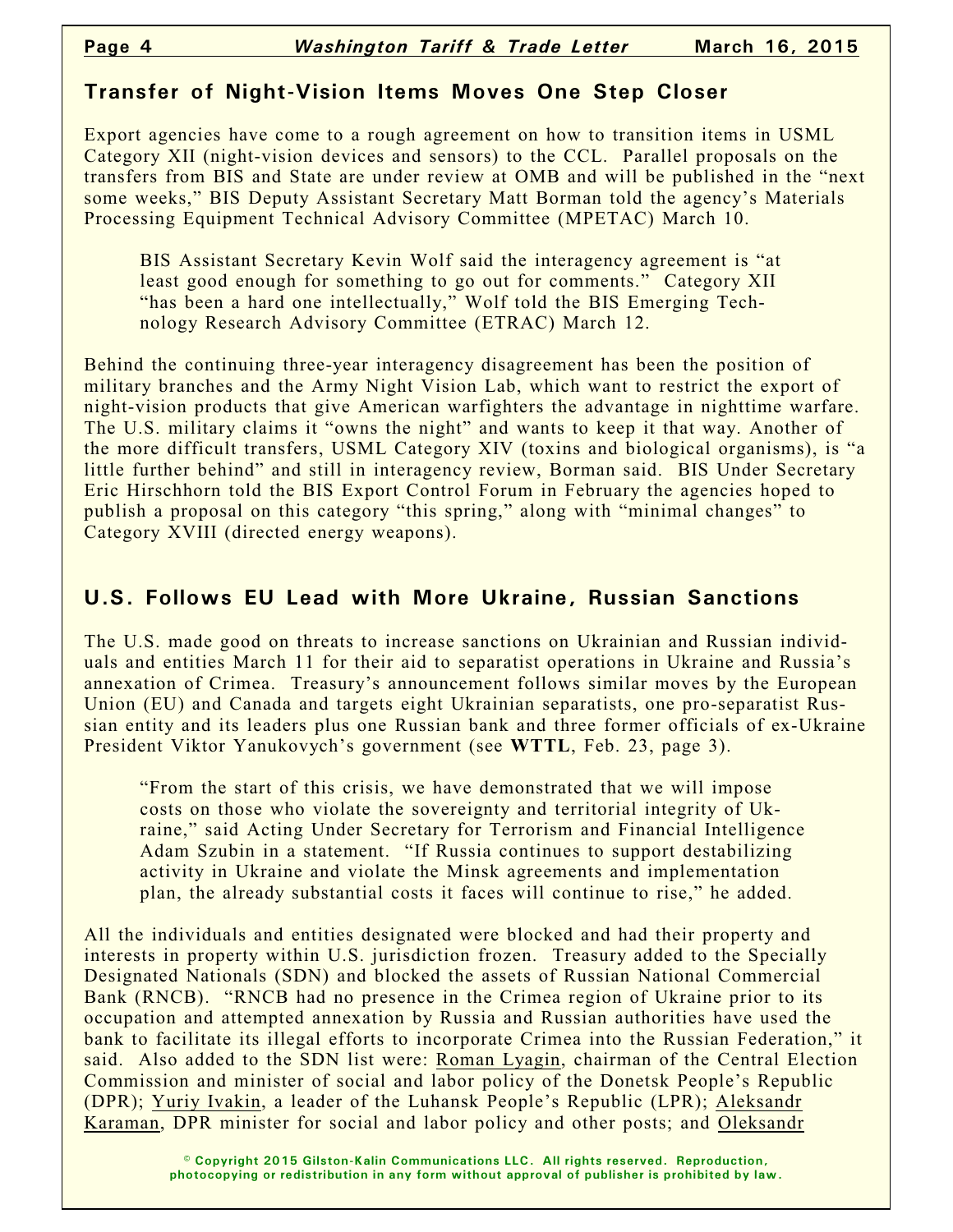Khodakovskyy, former head of DPR security service and chief of the Vostok Battalion militia. Treasury also included; Serhii Zdriliuk, an aide to Igor Girkin (a.k.a Igor Strelov), former DPR defense minister; Ekaterina Gubareva, who previously was DPR foreign minister and helped transfer funds from Russia to the DPR; Sergei Abisov, minister of interior affairs for Crimea; and Oleg Kozyura, head of the Federal Migration Service of Russia in Sevastopol, Crimea and responsible for issuance of Russian pass-orts to Crimean residents and to 260,000 citizens of Sevastopol.

Also hit was the Eurasian Youth Union, which has recruited individuals with military and combat experience to fight for the DPR, plus its leaders, Aleksandr Dugin, Andrey Kovalenko and Pavel Kanishchev.

Former Yanukovych officials named to the SDN list were: Mykola Azarov, former prime minister of Ukraine; Serhiy Arbuzov, a former first deputy prime minister and a member of Yanukovych's inner circle; and Raisa Bohatyriova, former minister of health of Ukraine, who is also under investigation in Ukraine for the embezzlement of state funds.

## **Obama's Order Targets Corruption, Rights Abuse in Venezuela**

The deteriorating relationship between the U.S. and Venezuela took another downward step March 9 with President Obama's issuance of an executive order imposing sanctions on seven Venezuelan government and military officials. This was the president's first use of sanctions' authority enacted in December under the Venezuela Defense of Human Rights and Civil Society Act of 2014 (see **WTTL**, Dec. 15, page 10). The targeted Venezuelans have been added to the Specially Designated Nationals (SDN) list and will have their property in the U.S. frozen.

Obama sanctioned officials accused of corruption as well as human rights abuse. "The executive order goes beyond the legislation by also targeting those that undermine democratic processes in Venezuela and senior Venezuelan officials who have engaged in public corruption. On that point, Venezuela is considered the most corrupt country in Latin America and one of the most corrupt in the world by Transparency International," said a senior administration official on a background call with reporters.

Another official said sanctions wouldn't affect U.S. energy trade with Venezuela, one of the largest oil suppliers to the U.S. "In terms of the impact that it may have on certain -- on the energy sector or the oil industry, there's no direct effect from these sanctions," the official asserted. "There's no additional impacts or no additional sanctions on any industry, individual or entity that's not specifically named in the executive order, or that's not further named by the Department of Treasury in the future," the official said.

Those sanctioned are: Antonio Jose Benavides Torres, a major general in the Bolivarian National Armed Forces; Manuel Gregorio Bernal Martinez, a brigadier general and former director general of the National Intelligence Service (SEBIN); Gustavo Enrique Gonzalez Lopez, current SEBIN director general; Katherine Nayarith Haringhton Padron, a prosecutor in Venezuela's Public Ministry; Justo Jose Noguera Pietri, president of the Venezuelan Corporation of Guayana and a former major general in the National Guard; Manuel Eduardo Perez Urdaneta, director of Venezuela's National Police; and Miguel Alcides Vivas Landino, a major general and inspector general of National Armed Forces.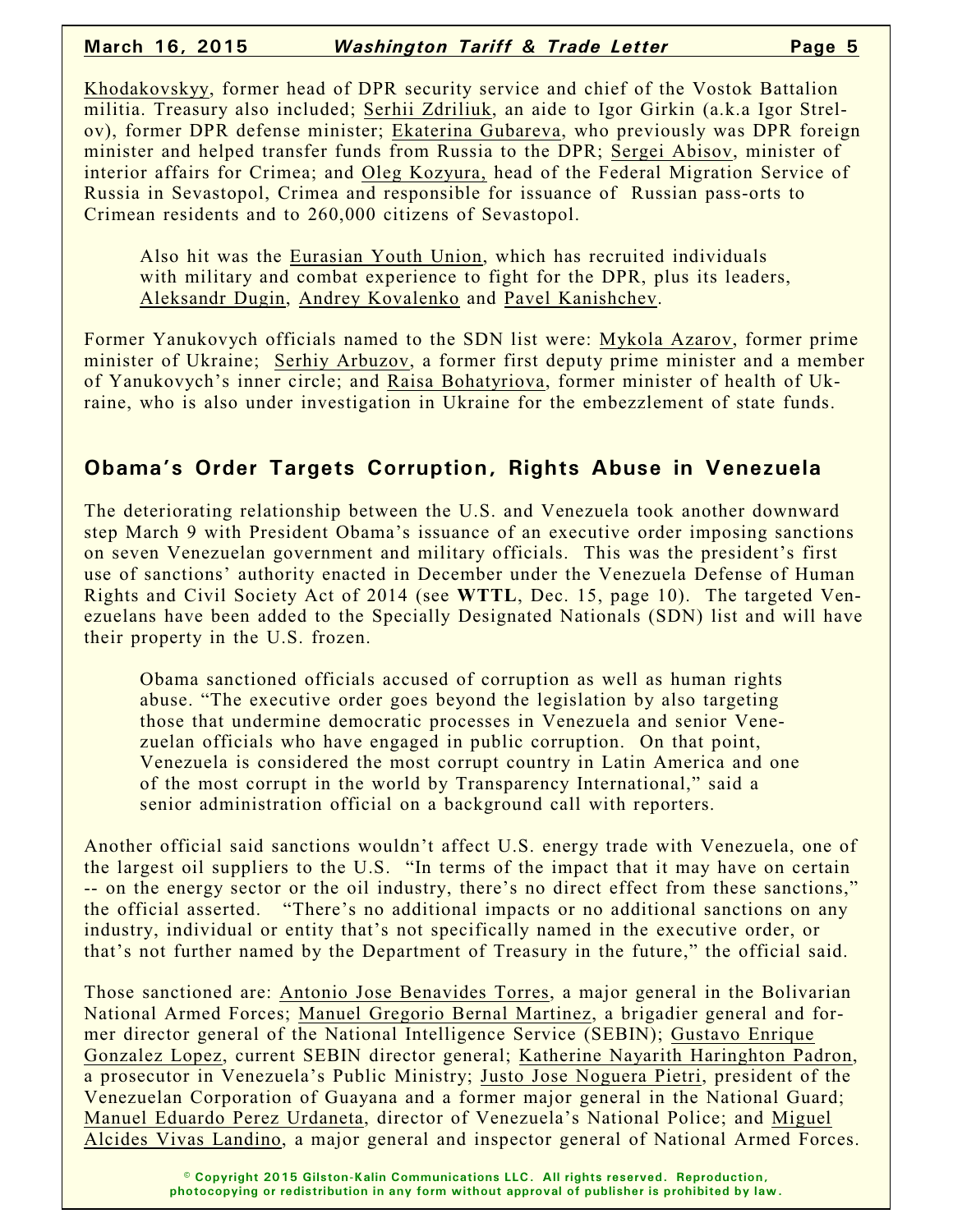## **Advisors Keep Pushing for Decontrol of Machine Tools**

Machine tool manufactures hope a six-year effort to get their equipment decontrolled finally may gain traction now that the Wassenaar Arrangement has revised control parameters for the equipment and BIS recently issued a positive foreign availability finding on dry etching equipment and proposed decontrol of those products. In December, the Wassenaar plenary agreed to adopt unidirectional repeatability instead of precision accuracy as the control metric (see **WTTL**, Dec. 8, page 1).

Armed with Wassenaar's more specific performance parameters, manufacturers should monitor the foreign availability of the equipment, especially in China, members of the BIS Materials Processing Equipment Technical Advisory Committee (MPETAC) agreed March 10. Committee members said they see the etching equipment effort as an example to follow.

"I think that's something the TAC members should try to monitor and [see what] data we can get for actual measurements off the Chinese equipment," one member said. "I think that's data we can get from U.S. customers," he added. Another member suggested it would be worth finding out not only what Chinese machine tools can do but also how consistently they do it. He noted that the standard for determining foreign availability is finding products that render controls ineffective because the items are available from uncontrolled sources in "sufficient quantity of comparable quality." That is a subjective call by the government, one member said. More than six years ago, a BIS report acknowledged these products were widely available.

BIS officials say they expected to publish a final rule to implement the Wassenaar agreements in April, which would be far earlier than it has in previous years. Along with the adoption of the unidirectional standard, Wassenaar set different control levels for different size machines with different numbers of axes. Although it has tweaked machine tool controls over the years, it has not decontrolled the machines. While Wassenaar adopted the new metric, the old positioning accuracy standard is still the control methodology applied by the Nuclear Suppliers Group (NSG), TAC members acknowledged. Wassenaar members have said they will work with the NSG to have its controls revised as well.

## **BIS Removes Most Support Documents Requirements**

BIS has listened to industry complaints about out-of-date recordkeeping requirements and removed many of them in a March 13 Federal Register notice amending the Export Administration Regulations (EAR). The agency dropped requirements for written import certificates (IC) and delivery verification (DV) in most cases. It first proposed the changes in April 2014 and received mostly positive comments from industry (see **WTTL**, June 23, 2014, page 4). BIS Assistant Secretary Kevin Wolf called the new rules a "significant, significant change" to support documents requirement March 12. BIS "basically stripped it bare and wrote it again from the bottom up," he told the agency's Emerging Technology Research Advisory Committee (ETRAC).

Now there are "just three circumstances when the support documents, in terms of statement of ultimate consignees, are required: basically China, major defense equipment and firearms pursuant to a convention that we've entered into. But otherwise, it's not a

> **© Copyright 2015 Gilston-Kalin Communications LLC. All rights reserved. Reproduction, photocopying or redistribution in any form without approval of publisher is prohibited by law.**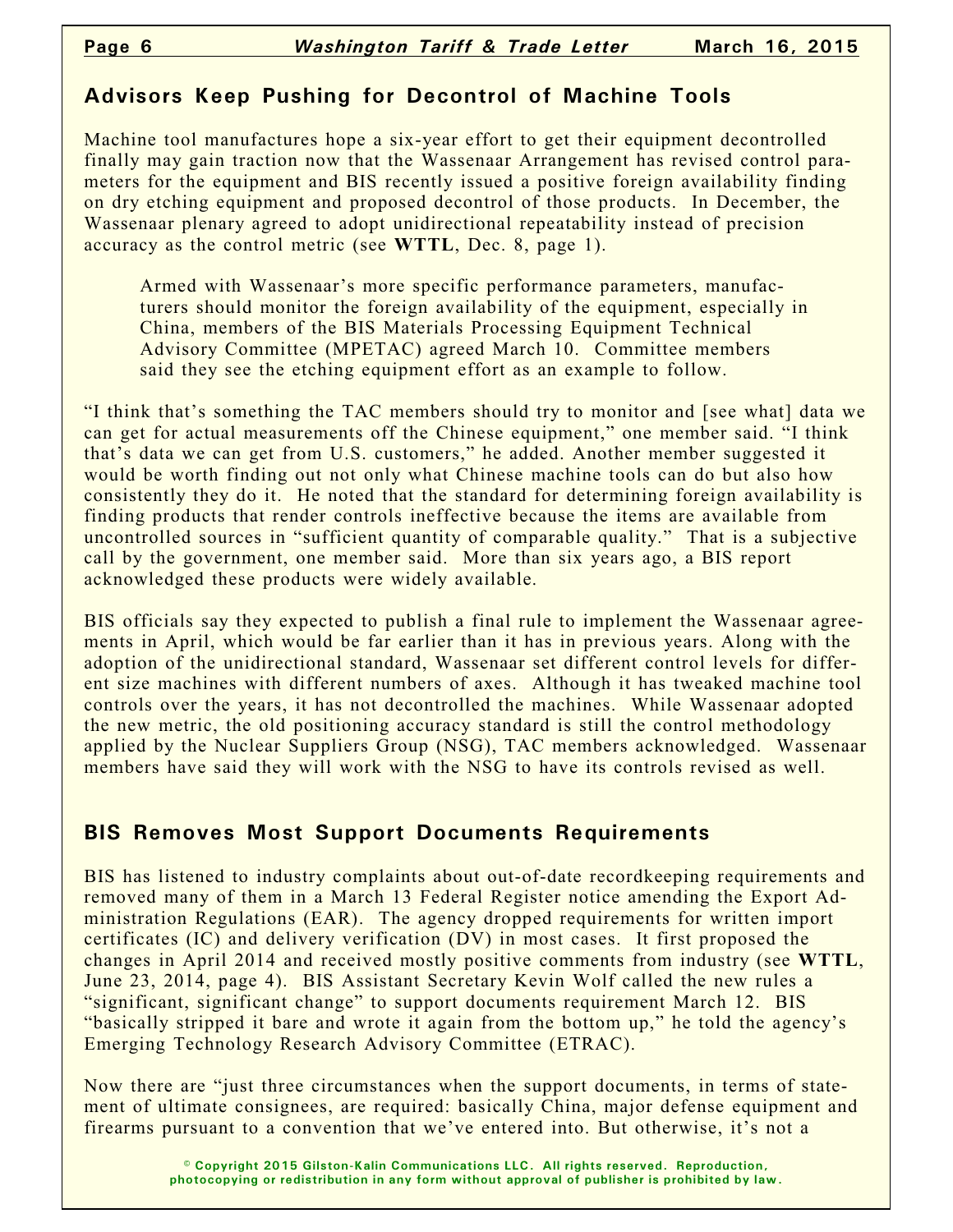mandatory thing, and we leave it to case-by-case basis when we'll want additional information. It's relatively simple," Wolf explained. "We were requiring all sorts of end-use statements and support documents requirements in situations where they weren't really all that useful. If we'd want more information for applications, we'd go and ask for it. But most of the time, we didn't; it was fairly straightforward," he said.

In the Federal Register, BIS responded to the few companies, especially those with foreign parents, that said they have established timely and efficient procedures for obtaining ICs from foreign governments. "While some U.S. exporters may have developed efficient procedures for handling the IC requirement, such procedures do not justify the imposition of a burdensome requirement that provides little utility," the notice said.

In the final rule, BIS punted on changes affecting its participation in issuing ICs, ICs with triangular transaction stamp, and DV certificates for imports into the U.S. These revisions "will be addressed in a subsequent final rule," the notice said. "We ran into a Paperwork Reduction Act issue," Wolf told ETRAC with a wink of irony. "In order to reduce a paperwork requirement, we have to go through a bunch of Paperwork Reduction Act steps, and so we weren't able to go forward, because of the paperwork," he added.

## **Selective Use of Data Makes Korean Trade Deal Look Good**

The USTR's office celebrated the March 15 third anniversary of the U.S.-Korean Free Trade Agreement (KORUS) two days early with a press release selectively showing the benefits of the deal, but playing down the growing bilateral trade deficit. In a call with reporters March 13, Acting Deputy USTR Wendy Cutler cited the record exports of U.S. goods and services to Korea and particularly the 134% increase in car exports since KORUS went into effect.

U.S. exports of goods and services in 2014 hit a record \$65.3 billion, with services exports having grown to \$20.7 billion last year from \$16.7 billion in 2011, the last year before the accord went into effect. U.S. passenger car exports jumped to \$1.02 billion in 2014 from \$416 million in 2011, making Korea the 10th largest market for U.S. auto exports.

Cutler, however, didn't mention that U.S. exports of manufactured goods to Korea have grown only 2.5% over the last three years, while Korean goods exports to the U.S. jumped 23%. The resulting U.S. merchandise trade deficit has doubled in three years to \$27.9 billion from \$13.2 billion. Also missing from the USTR statement is the continuing U.S. deficit in automobile trade, as U.S. imports of Korea cars rose to \$14.7 billion in 2014, a 38% increase from 2011, contributing \$13.7 billion to the U.S. trade deficit. As Korean car makers have moved production to the U.S., there has also been a jump in imports of engines, which rose 22% over three years to \$1.045 billion and auto parts and accessories which jumped 47% to \$6.3 billion.

#### **\* \* \* Briefs \* \* \***

TRADE SANCTIONS: Commerzbank AG March 12 will forfeit \$263 million and pay \$79 million fine under deferred prosecution agreement with Justice to settle charges of violating Iran